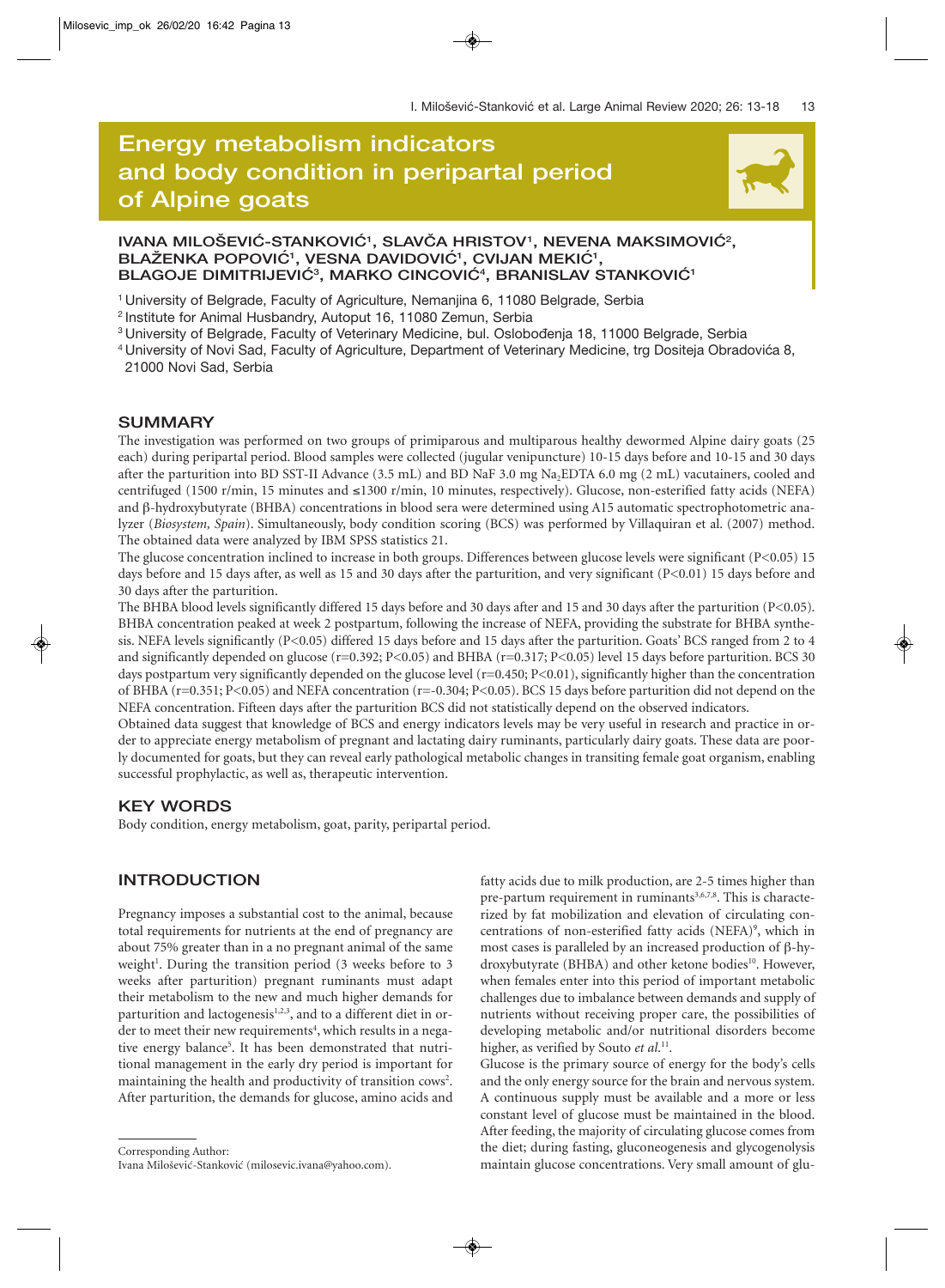cose could be found in the diet as glucose, but as more complex carbohydrates that are broken down to monosaccharides through the digestive process $12$ .

These metabolic changes and adaptations modify the concentration of blood indicators that are related to the development of the metabolic profile of female. Thus, blood biochemical parameters are the most important indicator used in the determination of the energy, protein, enzymatic, hormonal and mineral profiles, as well as assessing nutritional status, milk production and animal health<sup>13</sup>.

Routine scoring of the body condition of dairy animals can help detect potential problems that might cause a decrease in milk production. Body fat reserve in dairy goats bears importance in terms of milk production, fertility, feed consumption and general health of the animal. Sejian *et al*. 14 suggested a positive correlation between BCS at mating and reproductive performance. According to Soares *et al*. 15, higher concentrations of BHBA were observed at the beginning of lactation (P<0.001) in relation to parturition and the end of pregnancy. Higher concentrations of BHBA during early lactation were also reported by Sadjadian *et al*. 16 in the healthy dairy goats. Observed high BHBA concentration at parturition with a gradual decrease up to the  $8<sup>th</sup>$  week of lactation in Alpine goats with different degrees of body condition score related this finding to the use of this metabolite by the mammary gland for the milk fat synthesis. Previous studies reported different BHBA evolution in ewes and dairy cow that showed the highest concentrations before the parturition and *post-partum* respectively<sup>17</sup>.

Soares *et al.*<sup>15</sup> found that there was a gradual increase of NEFA concentrations at the end of gestation, reaching a peak at parturition (0.5±0.38 mmol/L; P<0.001), and then a subsequently gradual decrease of its concentration during lactation, confirming that the increase of NEFA concentration in *pre-partum* as well as its peak at parturition is due to the high energy demand in the final third of gestation, rapid growth of foetuses and the mammary gland development, confirmed by Barbosa *et al*. 18.

According to Magistrelli and Rosi<sup>19</sup>, increase of glycaemia was observed at parturition (P=0.0079), during late pregnancy and early lactation in Saanen goats in the peri-partum period. Blood parameters and milk composition alterations are crucial to predict the energy balance status of buffaloes and therefore other ruminants in order to improve their management and feed intake during the transition period<sup>3</sup>. Transition period is an important metabolic challenge to high-yielding dairy cows. Data on these indicators are very useful in order to prevent the outset of nutritional imbalance that typically occurs in high production dairy cows<sup>7</sup>. On the other hand, biochemical attributes during different metabolism statuses generally have not been reporting routinely in goats<sup>13,16</sup>. In light of the presented data, the objective of this study was to evaluate the adaptive changes of the energy biochemical profile of healthy dairy goats of different parities during the peripartal period and its relationship to goats' body condition.

## **MATERIALS AND METHODS**

Investigation took place at a commercial farm in Veliki Gaj (45°17'05"N 21°10'13"E, 80 m a.s.l.) in South Banat District of Serbia. When the study began, there were 115 healthy dairy goats, 54 primiparous goats, 146 kids and 5 bucks on the farm. The study was conducted on 50 clinically healthy, Alpine breed goats, divided in two groups of 25 each, regarding parity (25 primiparous and 25 multiparous) in two pens, in the period from January until March. At kidding, 5 primiparous goats had twins, while other 20 of them gave birth to a single kid. In the group of 25 multiparous goats, one triplet of kids was born, as well as 21 pair of twins and 3 single newborn kids. All procedures with animals were performed according to our institutional guidelines for animal research and principles of the European Convention for the Protection of Vertebrate Animals Used for Experimental and Other (Official Daily N.358/1-358/6, 18, December 1986). According to the health scheme, the goats were dewormed twice a year, based on the results of the parasitological examination of the faeces, 90 days had passed since the last deworming.

The goats were fed two times a day with alfalfa hay *ad libitum* and 1.5 kg of concentrate (16% of crude protein and 1438.42 kcal/kg Dry Matter min.) during milking. Thirty days after kidding, the average daily milk yield in the groups of primiparous and multiparous goats were 2.4 kg and 4.2 kg, respectively.

Blood samples were collected by jugular venipuncture from all observed goats between 9:00 and 11:00 a.m., after morning feeding, 10-15 days before and 10-15 and 30 days after the delivery. Samples were collected into appropriate vacutainers BD SST-II Advance (3.5 mL) and BD NaF 3.0 mg Na2EDTA 6.0 mg (2 mL) kept in a cool place and then vacutainers were centrifuged at 1500 r/min during 15 minutes and ≤1300 r/min for 10 minutes, respectively, in order to be prepared for further procedures. Analyses of glucose, nonesterified fatty acids (NEFA) and β-hydroxybutyrate (BH-BA) concentrations were performed using A15 automatic analyzer (spectrophotometric - Random Access Analyzer, working set 340 - 900 nm, *Biosystem Spain*). Body condition scoring (BCS) was carried out using method of Villaquiran *et al*. 20, where palpation and observation of three anatomical regions (lumbar region, breastbone and chest) were used. The score was expressed numerically in the scale from 1 to 5. Body condition was evaluated at the same time when blood samples for analysis were taken.

Descriptive statistics, t-test and coefficient of correlation were used for statistical analysis. In addition, statistical significance of differences of all examined parameters were determined by means of the one way ANOVA, followed by the Tukey HSD test. Data were expressed as means ± standard error. Significance level was set at  $P \le 0.05$ . Statistical analysis was performed using the SPSS Statistics 21 Software, CA, USA.

# **RESULTS**

The mean values, variability and maximum and minimum values of the concentration of glucose BHBA and NEFA in the blood serum of tested goats and BCS, are shown in Table 1. Mean values of glucose in the goat's blood of the during the trial ranged from 2.72 mmol/L 15 days before the parturition to 3.61 mmol/L 30 days after the parturition in the primiparous goats, while in the multiparous these values ranged from 3.44 mmol/L 15 days before parturition up to 3.76 mmol/L 30 days after parturition. For primiparous goats, the glucose concentration values ranged from 2 to 5.2 mmol/L,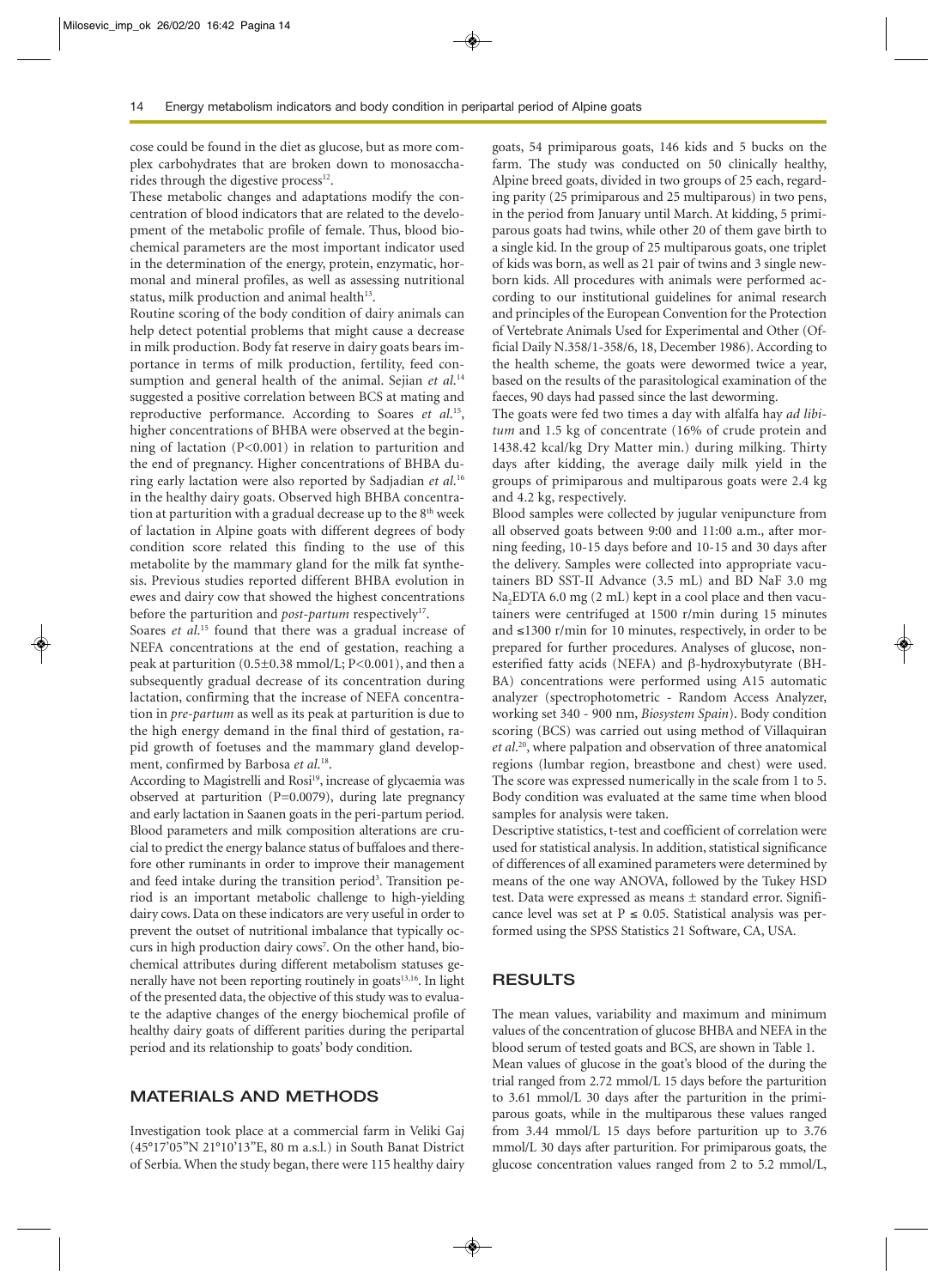| Cv (%)<br>Xmax-Xmin | BHBA<br>Glucose                                  | 33.54<br>10.29             | 47.40<br>19.71             | 46.79<br>19.24             | 42.58<br>16.41<br>2        | 20.79<br>17.57             | 36.96<br>11.88             | 46.01<br>12.16                    | 34.59<br>13.87              | 27.54<br>19.12                          | 51.12<br>17.94<br>$\sim$      | 56.74<br>15.93                   | 45.13<br>17.66              |                                                                                          |
|---------------------|--------------------------------------------------|----------------------------|----------------------------|----------------------------|----------------------------|----------------------------|----------------------------|-----------------------------------|-----------------------------|-----------------------------------------|-------------------------------|----------------------------------|-----------------------------|------------------------------------------------------------------------------------------|
|                     | <b>BCS</b><br>$(1-5)$<br>(mmol/L)<br><b>NEFA</b> | $4 - 2.5$<br>$0.3 - 0$     | $4 - 2.5$<br>$0.6 - 0$     | $3.5 - 2$<br>$1.4 - 0$     | $\frac{1}{4}$<br>$1.4 - 0$ | $4 - 2.5$<br>$0.49 - 0$    | $3.5 - 2$<br>$0.9 - 0$     | $3.5 - 2.5$<br>$0.46 - 0$         | $4 - 2$<br>$0.9 - 0$        | $4 - 2.5$<br>$0.49 - 0$                 | $\frac{1}{4}$<br>$0.9 - 0$    | $3.5 - 2$<br>$1.4 - 0$           | $4 - 2$<br>$1.4 - 0$        |                                                                                          |
| Sd                  | (mmol/L)<br>BHBA<br>(mmol/L)<br>Glucose          | $0.5 - 0.1$<br>$3.4 - 2.3$ | $0.5 - 0.1$<br>$4.3 - 2.0$ | $0.7 - 0.1$<br>$5.2 - 2.5$ | $0.7 - 0.1$<br>$5.2 - 2.0$ | $0.4 - 0.2$<br>$5.1 - 2.1$ | $1.0 - 0.2$<br>$4.8 - 3.2$ | $1.4 - 0.3$<br>$5.44 - 3.2$       | $1.4 - 0.2$<br>$5.44 - 2.1$ | $0.5 - 0.1$<br>$\frac{1}{2}$<br>$5.1 -$ | $1.0 - 0.1$<br>2.0<br>$4.8 -$ | $1.4 - 0.1$<br>$5.44 - 2.5$      | $1.4 - 0.1$<br>$5.44 - 2.0$ | parturition, + 15 d - 15 days after parturition, + 30 d - 30 days after parturition.     |
|                     | <b>BCS</b><br><b>NEFA</b>                        | 0.37<br>0.09               | 0.32<br>0.17               | 0.43<br>0.26               | 0.38<br>0.20               | 0.43<br>0.22               | 0.40<br>0.25               | 0.36<br>0.10                      | 0.46<br>0.21                | 0.45<br>0.17                            | 0.36<br>0.21                  | 0.42<br>0.22                     | 0.44<br>0.20                |                                                                                          |
|                     | BHBA<br>Glucose                                  | 0.09<br>0.28               | 0.12<br>0.61               | 0.14<br>0.69               | 0.12<br>0.66               | 0.06<br>0.60               | 0.17<br>0.44               | 0.26<br>0.46                      | 0.21<br>0.52                | 0.08<br>0.59                            | 0.18<br>0.61                  | 0.25<br>0.59                     | 0.19<br>0.64                |                                                                                          |
| $\bowtie$           | BCS<br>$(1 - 5)$                                 | 3.08                       | 2.90                       | 2.84                       | 2.94                       | 3.50                       | 2.92                       | 3.12                              | 3.18                        | 3.29                                    | 2.91                          | 2.98                             | 3.06                        |                                                                                          |
|                     | (mmol/L)<br><b>NEFA</b><br>(mmol/L)<br>BHBA      | 0.12<br>0.28               | 0.27<br>0.25               | 0.28<br>0.31               | 0.22<br>0.28               | 0.17<br>0.31               | 0.23<br>0.47               | 0.08<br>0.58                      | 0.16<br>0.45                | 0.15<br>0.29                            | 0.25<br>0.36                  | 0.18<br>0.44                     | 0.19<br>0.36                | PRIMI - primiparous goats, MULTI - multiparous goats, Z - total, - 15 d - 15 days before |
|                     | (mmol/L)<br>Glucose                              | 2.72                       | 3.09                       | 3.61                       | 3.14                       | 3.44                       | 3.61                       | 3.76                              | 3.63                        | 3.08                                    | 3.39                          | 3.69                             | 3.39                        |                                                                                          |
| Parity              |                                                  | $-15d$                     | $+15d$<br><b>PRIMI</b>     | 30d<br>$\ddot{}$           | М                          | $-15d$                     | $+15d$                     | 30 d<br>$\ddot{}$<br><b>ILTIN</b> | M                           | $-15d$                                  | $+15d$                        | 30d<br>$\ddot{}$<br><b>IstoT</b> | 冈                           |                                                                                          |

and in multiparuos, 2.1 to 5.44 mmol/L. The variability of the glucose concentration was not high and ranged from 10.29% 15 days before to 19.71% 15 days after the parturition in primiparous, while in the multiparous it ranged from 11.88% 15 days to 17.57% 15 days before the parturition. Mean BHBA concentration in goat's blood during the trial ranged from 0.25 mmol/L 15 days after parturition to 0.31 mmol/L 30 days after parturition in primiparous goats, while in multiparous these values ranged from 0.31 mmol/L 15 days before parturition up to 0.58 mmol/L 30 days after the parturition. The BHBA concentrations in the primiparous goats ranged from 0.1-0.7 mmol/L, and in the multiparous 0.2-1.4 mmol/L. The variability of the BHBA concentration ranged from 33.54% 15 days before to 47.40% 15 days after the parturition in the primiparous, while in multiparous ranged from 20.79% 15 days before to 46.01% 30 days after the parturition.

Mean NEFA levels in goat's blood during the trial ranged from 0.12 mmol/L 15 days before the parturition to 0.28 mmol/L 30 days after the parturition in the primiparous goats, while in multiparous these values ranged from 0.08 mmol/L 30 days after parturition up to 0.23 mmol/L 15 days after parturition. For primiparous goats, NEFA concentration values ranged from 0 to 1.4 mmol/L, and in multiparous 0-0.9 mmol/L. The variability of the NEFA concentration was high and ranged from 63.47% 15 days before to 93.01% 30 days after the parturition in the primiparous, while the multiparous ranged from 110.75% 15 days after to 129.43% 15 days before the parturition.

The mean values of BCS in the examined periods ranged from 2.84 30 days after parturition to 3.08 15 days before parturition in primiparous goats, while in multiparous these values ranged from 2.92 15 days after parturition to 3.50 15 days before parturition. In primiparous goats, BCS ranged from 2 to 4, which was the case with multiparous, too. The variability was lowest in primiparous 15 days after the parturition (11.13%) and the highest 30 days after the parturition (15.01%), also in primiparous goats.

Between two groups of goats (primiparous and multiparous), very significant differences in glucose levels were found 15 days before and 15 days after parturition, in the level of BHBA 15 and 30 days after the parturition, as well as in the NEFA level 30 days after parturition (Table 2).

In other cases, the differences were not significant. In addition, a very significant difference in the BCS 15 days before the parturition and a significant difference 30 days after the parturition were found. No significant differences were found 15 days after the parturition.

Factors parity and the time of sampling have very significantly influenced the glucose and BHBA levels and BCS, and significantly on NEFA level. The influence of the interaction of these two factors (parity x time of sampling) on glucose level and BCS was significant, while on BHBA and NEFA levels was very significant (Table 3).

According Table 4, the results of the Tukey HSD test indicated that the glucose level established 15 days before the parturition significantly differed from the level established 15 days after the parturition and very significantly from the level of 30 days after the parturition. The level of glucose 15 days after the parturition significantly differed from the level established thirty days after the parturition. The levels of BHBA in the blood significantly differed 15

Table 1 - Concentration of glucose, BHBA and NEFA in goat blood and body condition score **Table 1** - Concentration of glucose, BHBA and NEFA in goat blood and body condition score.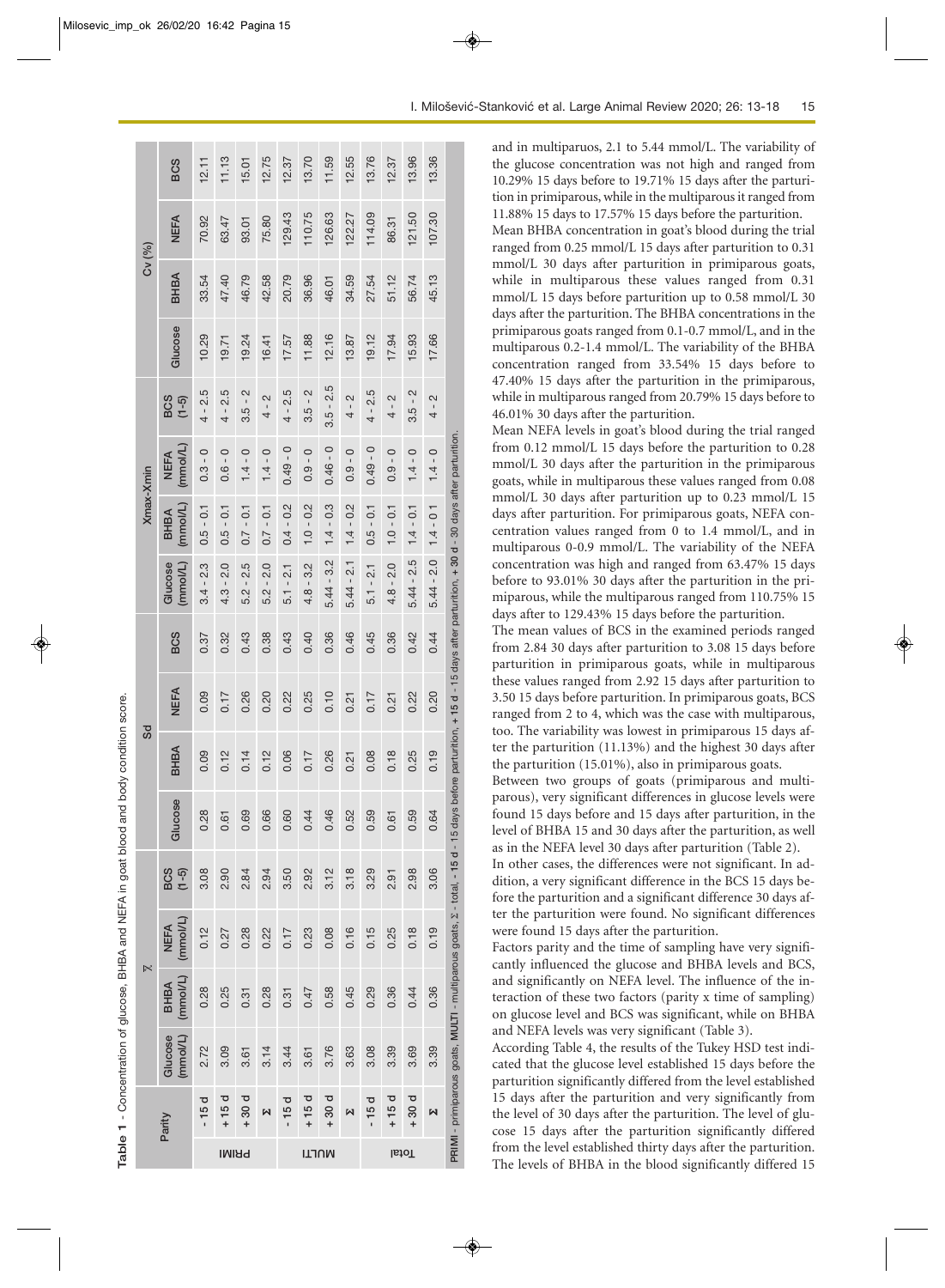| Term of                                                       | Glucose       |       | <b>BHBA</b>   |       | <b>NEFA</b>            |       | <b>BCS</b>    |       |  |
|---------------------------------------------------------------|---------------|-------|---------------|-------|------------------------|-------|---------------|-------|--|
| measurement                                                   | t-test        | p     | t-test        | p     | t-test                 | p     | t-test        | p     |  |
| 15 days before                                                | $-5.357**$    | 0.000 | $-1.422^{ns}$ | 0.162 | $-0.984$ <sup>ns</sup> | 0.333 | $-3.674**$    | 0.001 |  |
| 15 days after                                                 | $-4.051**$    | 0.000 | $-5.203**$    | 0.000 | 0.657 <sup>ns</sup>    | 0.514 | $-0.195^{ns}$ | 0.847 |  |
| 30 days after                                                 | $-0.933^{ns}$ | 0.356 | $-4.442**$    | 0.000 | $3.517**$              | 0.001 | $-2.504*$     | 0.016 |  |
| $\frac{ns}{s}$ - p > 0.05,<br>* - $p<0.05$ ,<br>** - $p<0.01$ |               |       |               |       |                        |       |               |       |  |

**Table 2** - Primiparous and multiparous goats glucose, BHBA, NEFA and BCS levels differences.

**Table 3** - Parity and time of sampling significance regarding glucose, BHBA, NEFA and BCS.

| Indicator                       | Glucose  |       | <b>BHBA</b> |       | <b>NEFA</b> |       | <b>BCS</b> |       |  |
|---------------------------------|----------|-------|-------------|-------|-------------|-------|------------|-------|--|
| <b>Values</b>                   | F        | p     | F           | p     | F           | p     |            |       |  |
| Parity                          | 32.105** | 0.000 | 45.563**    | 0.000 | $3.943*$    | 0.049 | 14.347**   | 0.000 |  |
| Time of sampling                | 16.243** | 0.000 | 11.391**    | 0.000 | $3.483*$    | 0.033 | 13.583**   | 0.000 |  |
| Interaction                     | $3.886*$ | 0.023 | 7.864**     | 0.001 | $5.003**$   | 0.008 | $3.421*$   | 0.035 |  |
| * - $p<0.05$ ,<br>** - $p<0.01$ |          |       |             |       |             |       |            |       |  |

**Table 4** - Tukey HSD test results for glucose, BHBA and NEFA levels and BCS.

| Indicator                                                               | Glucose                             | <b>BHBA</b>                         | <b>NEFA</b>                                                                       | <b>BCS</b>                          |  |  |  |  |  |
|-------------------------------------------------------------------------|-------------------------------------|-------------------------------------|-----------------------------------------------------------------------------------|-------------------------------------|--|--|--|--|--|
| Term of sampling                                                        | $\overline{X} \pm S_{\overline{X}}$ | $\overline{X} \pm S_{\overline{Y}}$ | $\overline{X} \pm S_{\overline{Y}}$                                               | $\overline{X} \pm S_{\overline{Y}}$ |  |  |  |  |  |
| 15 days before                                                          | $3.08 \pm 0.08$ <sup>c</sup>        | $0.29 \pm 0.01^{\circ}$             | $0.15 \pm 0.02^b$                                                                 | $3.29 \pm 0.06^a$                   |  |  |  |  |  |
| 15 days after                                                           | $3.39 \pm 0.09^{\circ}$             | $0.36 \pm 0.02^b$                   | $0.25 \pm 0.03^a$                                                                 | $2.91 \pm 0.05^{\rm b}$             |  |  |  |  |  |
| 30 days after                                                           | $3.69 \pm 0.08^a$                   |                                     | $0.44 \pm 0.03^{\text{a}}$ $0.18 \pm 0.03^{\text{ab}}$ $2.98 \pm 0.06^{\text{b}}$ |                                     |  |  |  |  |  |
| Means followed by different letters differ significantly at $P\lt 0.05$ |                                     |                                     |                                                                                   |                                     |  |  |  |  |  |

Means followed by different letters differ significantly at P<0.05.

days before and 30 days after the parturition, and a significant difference was found between the levels 15 and 30 days after the parturition. Fifteen days before and 15 days after the parturition the differences were not significant. The levels of NEFA in the blood of examined goats significantly differed 15 days before and 15 days after the parturition. In other cases, the differences were not significant.

BCS significantly differed 15 days before the parturition compared to 15 days after and 30 days after the parturition. The differences were not significant 15 days after and 30 days after the parturition.

The correlation between concentrations of glucose, BHBA, NEFA and BCS is also calculated. BCS 15 days before parturition statistically very significantly depended on the glucose concentration ( $r = 0.392$ ; P<0.01), and statistically significant depended on the BHBA concentration  $(r = 0.317;$ P<0.05) and did not depend on the NEFA concentration. Fifteen days after the parturition BCS did not statistically depend on the observed indicators. Thirty days after the parturition BCS statistically very significantly depended on the concentration of glucose ( $r = 0.450$ ; P<0.01), and statistically significant depended on the concentration of BHBA  $(r =$ 0.351; P<0.05) and on the NEFA concentration ( $r = -0.304$ ; P<0.05). Fifteen days after parturition BHBA and NEFA concentrations very significantly depended on the glucose concentration ( $r = 0.485$  and  $r = -0.387$ ; P<0.01, respectively). Thirty days after parturition BHBA and NEFA concentrations very significantly depended on the glucose concentration ( $r = 0.369$  and  $r = -0.383$ ; P<0.01, respectively) and NEFA concentration very significantly depended on the BHBA concentration ( $r = -0.434$ ; P<0.01).

## **DISCUSSION**

An increase of glucose concentration at parturition is due to the high concentration of glucocorticoid hormones such as cortisol, which promotes an increase in hepatic glycogenolysis and gluconeogenesis from glucose precursors $16,19$ . The result obtained is consistent with the results of Radin et al.<sup>21</sup>, who found significantly higher glucose concentrations in foetuses and lower parities compared to older animals two and four weeks after parturition (P<0.01). The same authors report lowering blood glucose levels in older animals, unlike primiparous goats. Evolution of glucose concentration during late pregnancy and early lactation was similar observed by other studies in Saanen goats in the peri-partum period<sup>19</sup>. Certain studies have reported a decrease in glycaemia in the first weeks of lactation, especially in high producing dairy goats, related to high demand for milk lactose synthesis<sup>16,19</sup>. Other studies also reported similar glycemia in sheep<sup>22</sup> and in dairy cows<sup>17</sup>. Moreover, a recent study has reported that the regulation of glucose homeostasis changes at different physiological stages. Also, an additional elevation of BHBA beyond the metabolic adaptation after parturition might change glucose concentration in early-lactation dairy cows<sup>17</sup>. Slightly different results were obtained by Soares *et al*. 15, who found that the glucose level was the highest during the kidding and then decreased (P<0.05). Antunović et al.<sup>13</sup> recorded a significant drop in the level of glucose in the observed period, and later as lactation progresses.

The BHBA concentration tended to increase in our study. Synthesized from fatty acids during energy deficiency, BHBA composes the main part of the ketone bodies<sup>23</sup>. If the concentrations of the ketone bodies in body fluids exceed a certain level, the adaptability of metabolism is exceeded and whole-body homeostasis cannot be maintained<sup>24</sup>. The low level of serum BHBA recorded at all stages of lactating cows suggested that they have adapted for the state of negative energy balance<sup>25</sup>.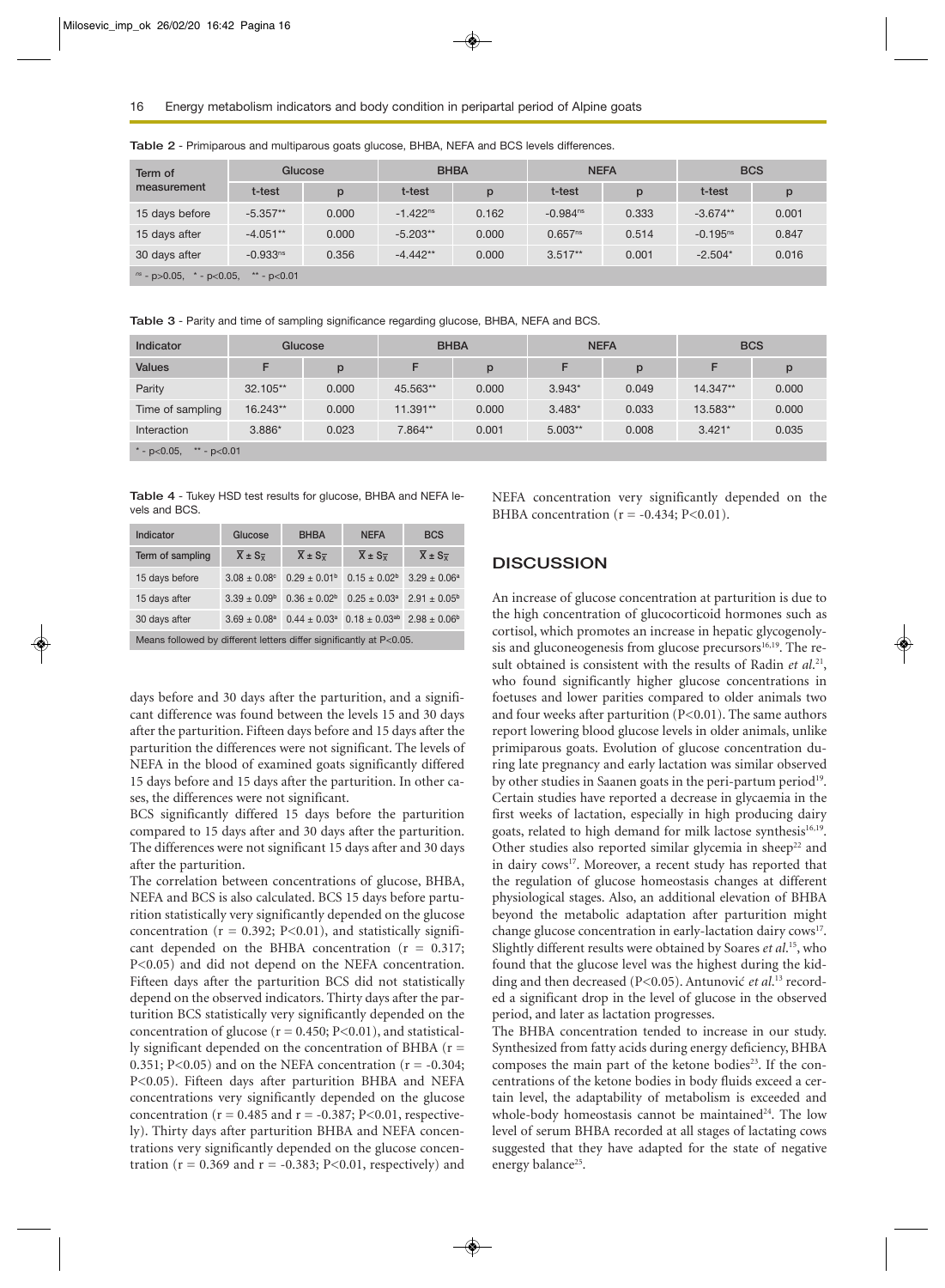BHBA concentration increased after parturition and peaked at week 2 postpartum, following the increase of NEFA; this suggests that NEFA provides the substrate for BHBA synthesis. This increase in BHBA concentration reveals incomplete oxidation of NEFA in the tricarboxylic acid cycle during negative energy balance<sup>26</sup>. Obtained results were in accordance with the results of Sadjadian *et al*. <sup>16</sup> indicated that the changes in BHBA concentrations were between 134 and 375 µmol/L, with a low number of does with BHBA concentrations above 1,000 µmol/L. This increase of the BHBA concentration in early lactation is due to the high energy requirement in organisms such as cattle with a high milk yield<sup>27</sup>. However, despite this increased concentration of BHBA observed in this study, mean values of this variable were within the reference interval for the species ( $\leq 0.8$  mmol/L, according Rook<sup>28</sup>).

NEFA concentrations grew in primiparous goats as in multiparous decreased. For primiparous goats, NEFA concentration values ranged from 0 to 1.4 mmol/L, and in multiparous 0-0.9 mmol/L. The variability of the NEFA concentration was high, especially in the case of multiparous goats. Similarly, Soares *et al*. <sup>15</sup> found that the NEFA level was the highest during kidding and subsequently declined (P<0.05).

During early lactation ruminants can mobilize considerable amounts of body fat to maintain milk production<sup>29,30</sup>. Authors proved the link between NEFA values and the energy balance in goats. This study predicts a value of 217 µmol/L of NEFA at zero Energy Balance.

Similar to obtained results in this study, NEB (Negative Energy Balance) occurs in dairy Saanen goats during the periparturition period. NEFA concentration reflected a NEB better than BHBA in dairy Saanen goats. In addition, Sadjadian *et al*. <sup>16</sup> found out that the number of does with abnormal NEFA concentrations (≥0.6 mmol/L) was high.

The magnitude of the metabolic challenge during the peripartum period due to the higher energetic demand causes a greater release of NEFA into the bloodstream due to the lipolysis rate that overlaps with the lipogenesis. Part of this metabolite is used as a source of energy by peripheral tissues and another part is metabolized in the liver, being completely oxidized for energy production or partially oxidized to produce ketone bodies or esterified and stored as triglycerides<sup>18</sup>. The NEFA concentrations obtained during this study have not exceeded values considered normal for the species, being to those reported by other authors in clinically healthy goats<sup>31,32</sup>. These results have demonstrated the ability of adaptive mechanisms in order to adjust to the demand situation without developing metabolic disorders in different species of ruminants<sup>16,18,19,22</sup>. According to Eşki *et al.*<sup>26</sup>, during the postpartum period, blood NEFA concentration reflects the rate of lipolysis or lipomobilization; that is, NEFA levels model the balance between lipolysis and the reesterification of the fatty acids<sup>23</sup>. Hence, evaluation of plasma NEFA concentrations during the periparturient period should provide insight into the time course of fatty liver development<sup>32</sup>. Blood NEFA concentrations consistently increased 2 weeks prepartum until 2 weeks postpartum and reached a peak at 2 weeks postpartum and then steadily decreased, reflecting the mobilization of body fat<sup>26</sup>. Pirmohammadi et al.<sup>33</sup> reported that the plasma NEFA concentrations are useful indicators to monitor the energy status of goats in the last month of gestation.

Animal body condition is considered to be an indicator of body fat reserves, which reflect the production performance of

the herd<sup>34</sup>. Under farm conditions BCS is an important tool to assess the adequacy of feeding programmes<sup>35</sup>. When overall body condition starts to decrease in the goats, it is a sign that managerial intervention such as supplemental feeding, deworming or pasture rotation is needed. Conversely, when overall body condition starts to increase in the herd, it is a sign that the producer should reduce supplemental feeding<sup>36</sup>. Goats need to be maintained at a moderate amount of body condition. Therefore, BCS is a useful tool to manage feeding of the herd37. The study of Cavestany *et al*. <sup>38</sup> describes this effect of parity (multiparous versus primiparous) and body condition score (BCS) at calving  $($  3 or 3 or more on scale 1-5), body weight (BW) and metabolic profiles in Holstein cows grazing on improved pastures, confirming that primiparous cows had lower BCS during the early postpartum (PP) period and produced less milk than multiparous. In primiparous cows NEFA concentrations were higher during the early postpartum period; BHBA levels were similar in both categories during this period. Primiparous cows showed a more unbalanced metabolic profile than multiparous cows, reflecting that they are recovering from the loss of BCS after calving with less success. This is supported by research of Pambu<sup>36</sup>, who found out that BCS has an effect on blood glucose. Fifteen days after parturition BHBA and NEFA concentrations very significantly depended on the glucose concentration ( $r = 0.485$  and  $r = -0.387$ ; P<0.01, respectively). According to Sadjadian et al.<sup>16</sup>, it appears to be related to high energy demands for lactation, especially in high milk-producing breeds of goats. The mobilization of body reserves entailed a gluconeogenesis mechanism which boosted blood glucose concentrations. According this author, does with BCS 3 were significantly different in blood glucose concentrations from does with BCS 2.

# **CONCLUSION**

According presented and analyzed data, the concentration of glucose had a tendency to increase in both groups of goats. The glucose level established 15 days before the parturition significantly differed from the level established 15 days after the parturition and very significantly from the level of 30 days after the parturition. The level of glucose 15 days after the parturition significantly differed from the level established thirty days after the parturition.

The BHBA concentration tended to increase and the blood levels significantly differed 15 days before and 30 days after the parturition, and a significant difference was found between the levels 15 and 30 days after the parturition. Fifteen days before and 15 days after the parturition, the differences were not significant.

BHBA concentration increased after parturition and peaked at week 2 postpartum, following the increase of NEFA, which suggests that NEFA provides the substrate for BHBA synthesis. The variability of the NEFA concentration was high, especially in the case of multiparous goats.

For primiparous goats, physical fitness estimates ranged from 2 to 4, which was the case with multiparous goats. The variability was lowest in primiparous 15 days after the parturition (11.13%) and the highest 30 days after the parturition (15.01%), also in primiparous goats. In most cases, the BCS has decreased, which is probably a consequence of using body reserves for lactation needs.